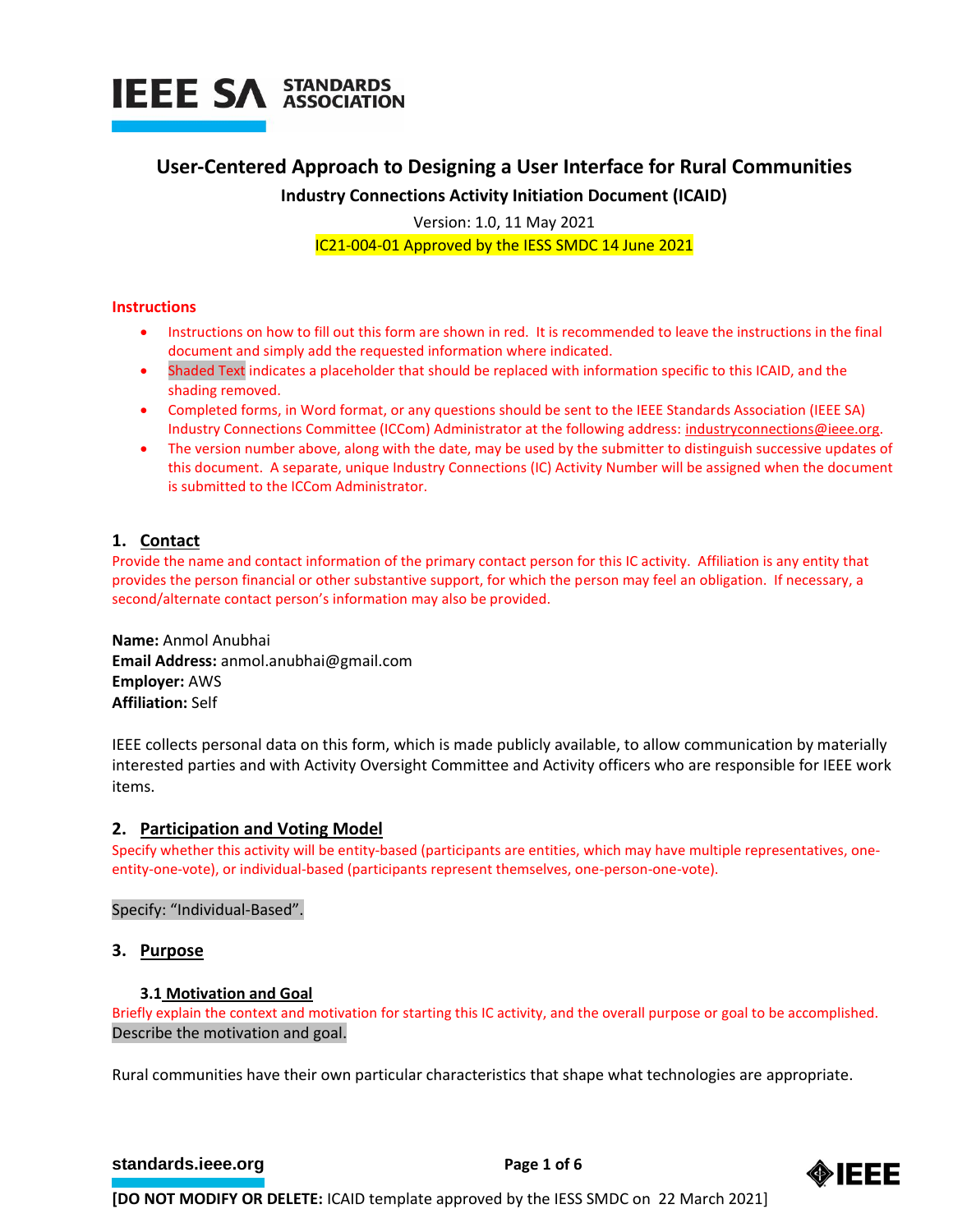# **IEEE SA STANDARDS**

The key goal of this committee will be to lead qualitative and quantitative research initiatives to capture the explicit and tacit needs of rural communities. The committee will focus on making research-informed design decisions using the insights distilled from in-field research initiatives. The key purpose of conducting this research will be to distill their current pain points, challenges as well as explicit and tacit needs. These insights will be used to come up with design principles. The committee hopes to encourage discussion and increase awareness by sharing these principles in the community through research papers, blogs, etc. - the same will also be piloted by beginning collaboration initiatives with organizations interested in catering to the needs of this community. The committee will work with them to help them adopt the design principles for building prototypes for their diverse use cases. These prototypes will also be tested with end-users coming from diverse backgrounds and experiences. This research will help the team come up with user segments and persona types collection that can be used as a tool when designing for rural communities.

The aim of this ICAID is to develop a model for the design and implementation of user interfaces for rural communities. The development focuses on the design and evaluation of user interfaces by users with low levels of user interface experiences and low levels of computer literacy, the effect of raising the level of computer literacy.

## **3.2 Related Work**

Provide a brief comparison of this activity to existing, related efforts or standards of which you are aware (industry associations, consortia, standardization activities, etc.).

Rural Communication ICAID

## Describe the related work.

## **3.3 Previously Published Material**

Provide a list of any known previously published material intended for inclusion in the proposed deliverables of this activity.

List the previously published material, if any.

## **3.4 Potential Markets Served**

Indicate the main beneficiaries of this work, and what the potential impact might be.

Rural Community

## Describe the potential markets.

## **3.5 How will the activity benefit the IEEE, society, or humanity?**

- Achieve IEEE's goal of developing flexible, scalable, and extendible framework.
- New projects to be delivered
- New activities, projects, programs can be the outcome of the program

## **4. Estimated Timeframe**

## **[standards.ieee.org](http://standards.ieee.org/) EXECUTE: Page 2 of 6**

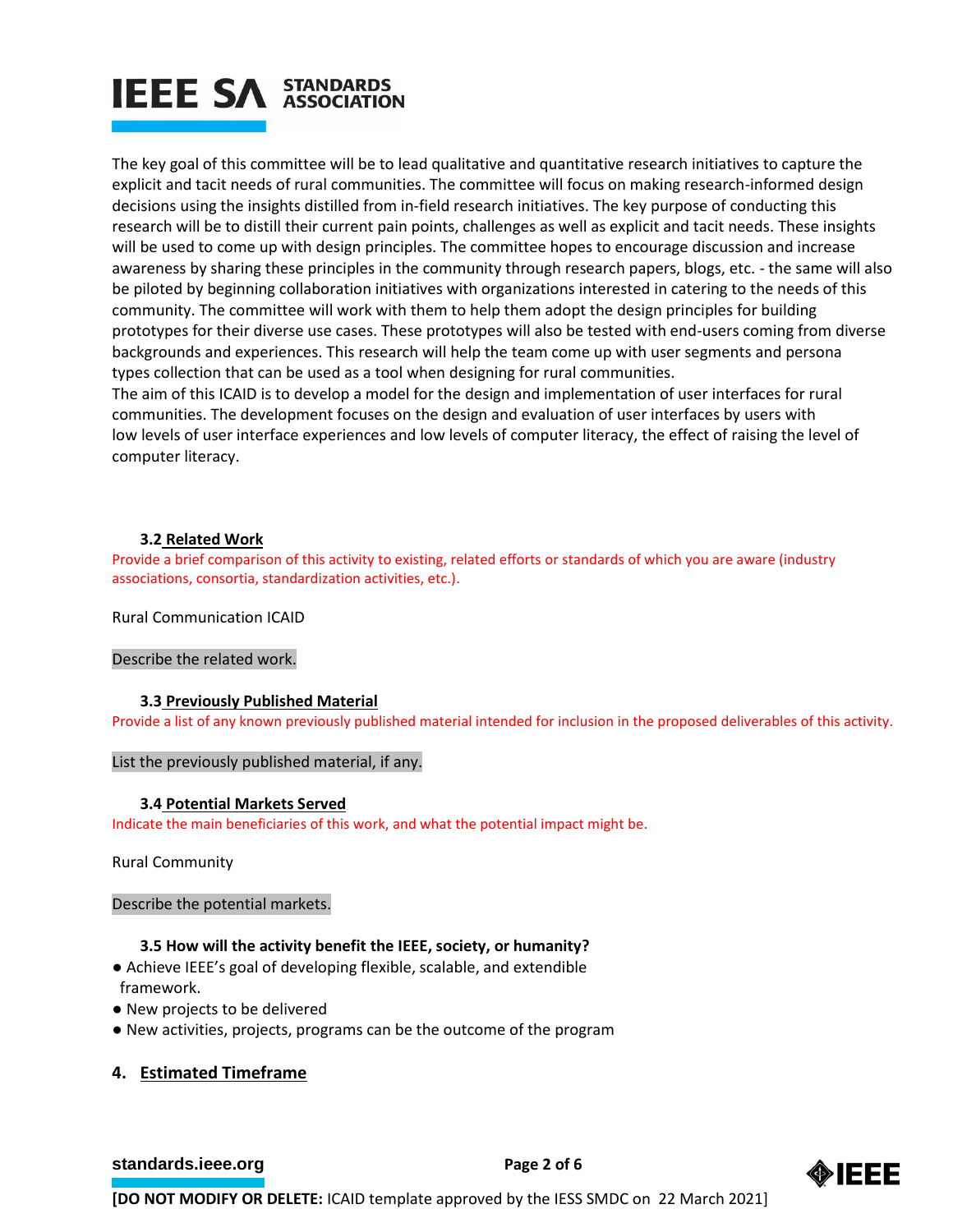

Indicate approximately how long you expect this activity to operate to achieve its proposed results (e.g., time to completion of all deliverables).

2 Years ( 2023)

**Expected Completion Date:** 6/2023

IC activities are chartered for two years at a time. Activities are eligible for extension upon request and review by ICCom and the responsible committee of the IEEE SA Board of Governors. Should an extension be required, please notify the ICCom Administrator prior to the two-year mark.

## **5. Proposed Deliverables**

Outline the anticipated deliverables and output from this IC activity, such as documents (e.g., white papers, reports), proposals for standards, conferences and workshops, databases, computer code, etc., and indicate the expected timeframe for each.

## Specify the deliverables for this IC activity, please be specific.

There will be multiple deliverables:

- 1) Identifying gaps in existing standards
- 2) New PARs based on the gaps
- 3) Identification of Recommended Practices
- 4) Workshops and Events
- 5) Webinars
- 6) Reports
- 7) Collaboration initiatives (as identified)
- 8) Designing and building working prototypes that will be tested on field

## **5.1 Open Source Software Development**

*Indicate whether this IC Activity will develop or incorporate open source software in the deliverables. All contributions of open source software for use in Industry Connections activities shall be accompanied by an approved IEEE Contributor License Agreement (CLA) appropriate for the open source license under which the Work Product will be made available. CLAs, once accepted, are irrevocable. Industry Connections Activities shall comply with the IEEE SA open source policies and procedures and use the IEEE SA open source platform for development of open source software. Information on IEEE SA Open can be found a[t https://saopen.ieee.org/.](https://saopen.ieee.org/)* 

Will the activity develop or incorporate open source software (either normatively or informatively) in the deliverables?: (To be determined)

## **6. Funding Requirements**

Outline any contracted services or other expenses that are currently anticipated, beyond the basic support services provided to all IC activities. Indicate how those funds are expected to be obtained (e.g., through participant fees, sponsorships, government or other grants, etc.). Activities needing substantial funding may require additional reviews and approvals beyond ICCom.

## Specify funding requirements and sources, if any.

No expenses anticipated apart from the basic support

## **[standards.ieee.org](http://standards.ieee.org/)**<br> **Page 3 of 6**

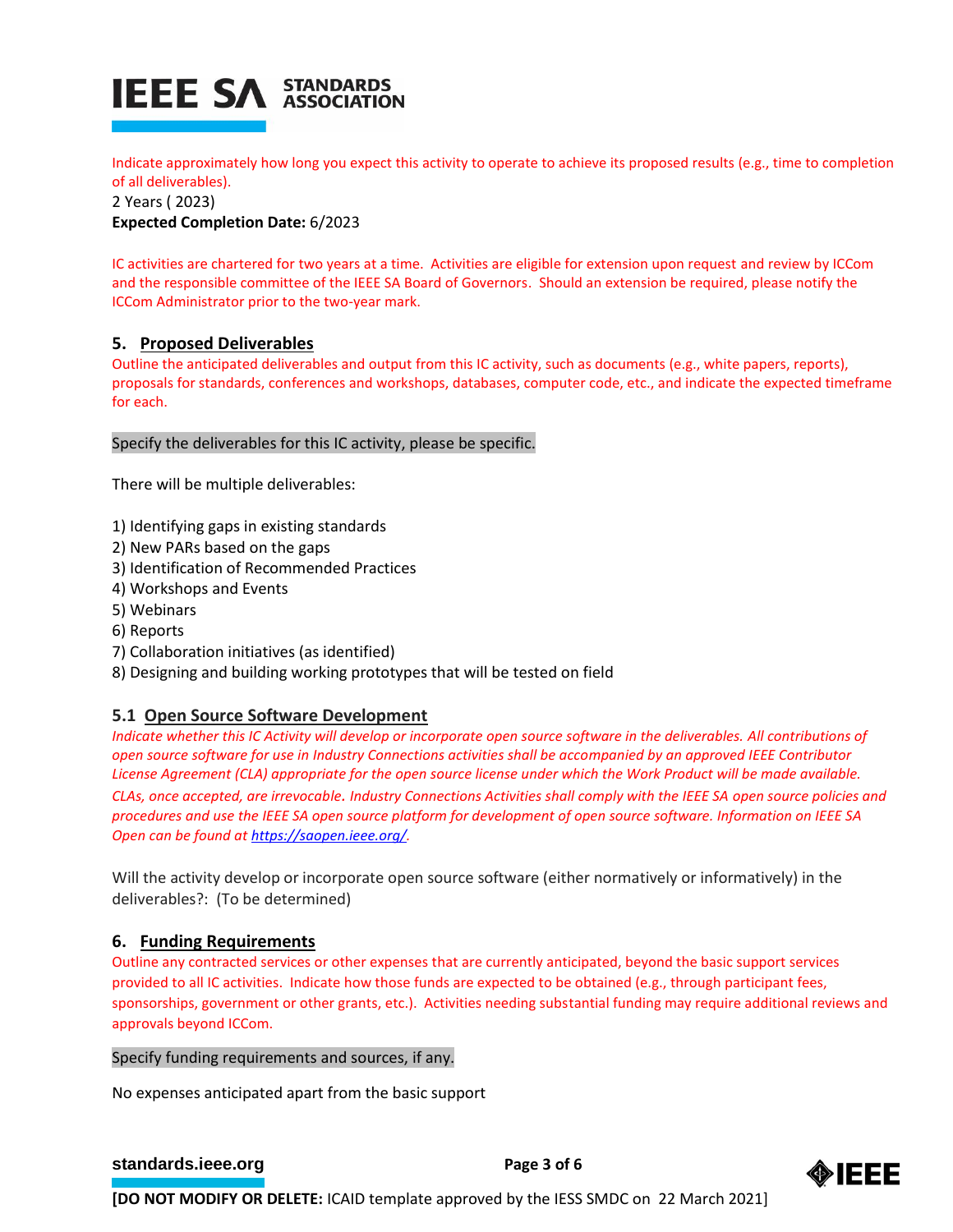

## **7. Management and Procedures**

## **7.1 Activity Oversight Committee**

Indicate whether an IEEE Standards Committee or Standards Development Working Group has agreed to oversee this activity and its procedures.

**Has an IEEE Standards Committee or Standards Development Working Group agreed to oversee this activity?:** No

If yes, indicate the IEEE committee's name and its chair's contact information.

**IEEE Committee Name:** Committee Name **Chair's Name:** Full Name **Chair's Email Address:** who@where

Additional IEEE committee information, if any. Please indicate if you are including a letter of support from the IEEE Committee that will oversee this activity.

IEEE collects personal data on this form, which is made publicly available, to allow communication by materially interested parties and with Activity Oversight Committee and Activity officers who are responsible for IEEE work items.

## **7.2 Activity Management**

If no Activity Oversight Committee has been identified in 7.1 above, indicate how this activity will manage itself on a day-today basis (e.g., executive committee, officers, etc).

## Briefly outline activity management structure.

Executive Committee of this program will manage the activities.

## **7.3 Procedures**

Indicate what documented procedures will be used to guide the operations of this activity; either (a) modified baseline *Industry Connections Activity Policies and Procedures,* (b) Standards Committee policies and procedures accepted by the IEEE SA Standards

Board, or (c) Working Group policies and procedures accepted by the Working Group's Standards Committee. If option (a) is chosen, then ICCom review and approval of the P&P is required. If option (b) or (c) is chosen, then ICCom approval of the use of the P&P is required.

Specify the policies and procedures document to be used. Attach a copy of chosen policies and procedures.

Industry Connections Activity Policies and Procedures Abridged Version

## **Participants**

**[standards.ieee.org](http://standards.ieee.org/) EXECUTE: Page 4 of 6** 

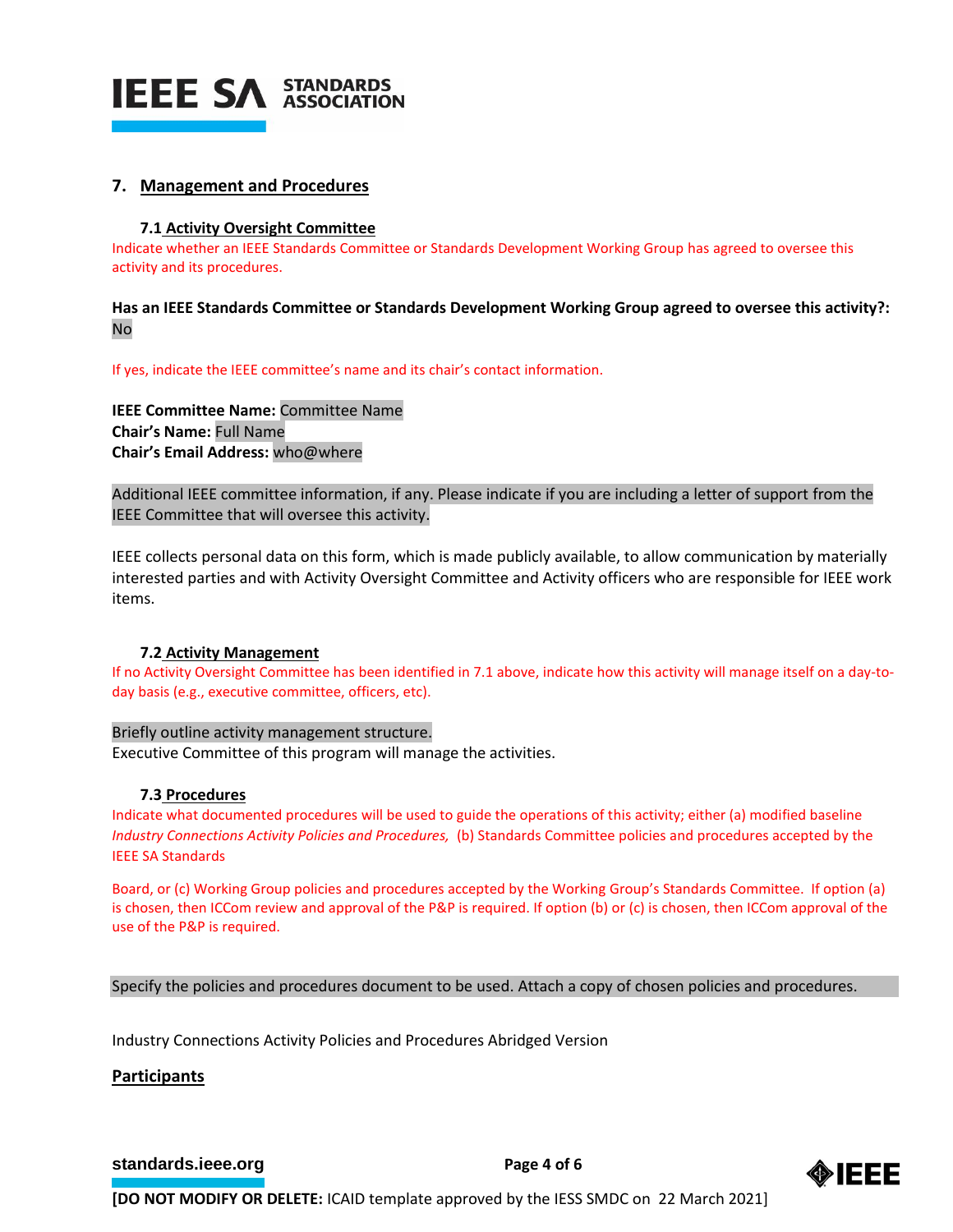

#### **8.1 Stakeholder Communities**

Indicate the stakeholder communities (the types of companies or other entities, or the different groups of individuals) that are expected to be interested in this IC activity, and will be invited to participate.

#### Semiconductor manufactueres, service providers, regulators, OEMS, ODMS, Telcos, Technology providers.

#### **8.2 Expected Number of Participants**

Indicate the approximate number of entities (if entity-based) or individuals (if individual-based) expected to be actively involved in this activity.

#### Number of entities or number of individuals.

~25 Individuals

#### **8.3 Initial Participants**

Provide a number of the entities or individuals that will be participating from the outset. It is recommended there be at least three initial participants for an entity-based activity, or five initial participants (each with a different affiliation) for an individual-based activity.

#### Use the following table for an entity-based activity:

| Entity             | <b>Primary Contact</b> | <b>Additional Representatives</b> |  |
|--------------------|------------------------|-----------------------------------|--|
| <b>Entity Name</b> | <b>Contact Name</b>    | Name                              |  |
|                    |                        |                                   |  |

#### Use the following table for an individual-based activity:

| Individual      | Employer  | <b>Affiliation</b> |
|-----------------|-----------|--------------------|
| Sandeep Agrawal | C-DOT     | C-DOT              |
| Ashutosh Dutta  | JHU/APL   | JHU/APL            |
| Subhas Mandal   | HFCL Ltd. | <b>HFCL Ltd.</b>   |
| Anmol Anubhai   | AWS       | Self               |

#### **8.4 Activity Supporter/Partner**

Indicate whether an IEEE committee (including IEEE Societies and Technical Councils) has agreed to participate or support this activity. Support may include, but is not limited to, financial support, marketing support and other ways to help the Activity complete its deliverables.

#### **Has an IEEE Committee agreed to support this activity?:** No

If yes, indicate the IEEE committee's name and its chair's contact information.

**IEEE Committee Name:** Committee Name **Chair's Name:** Full Name **Chair's Email Address:** who@where

## **[standards.ieee.org](http://standards.ieee.org/) EXECUTE: Page 5 of 6**